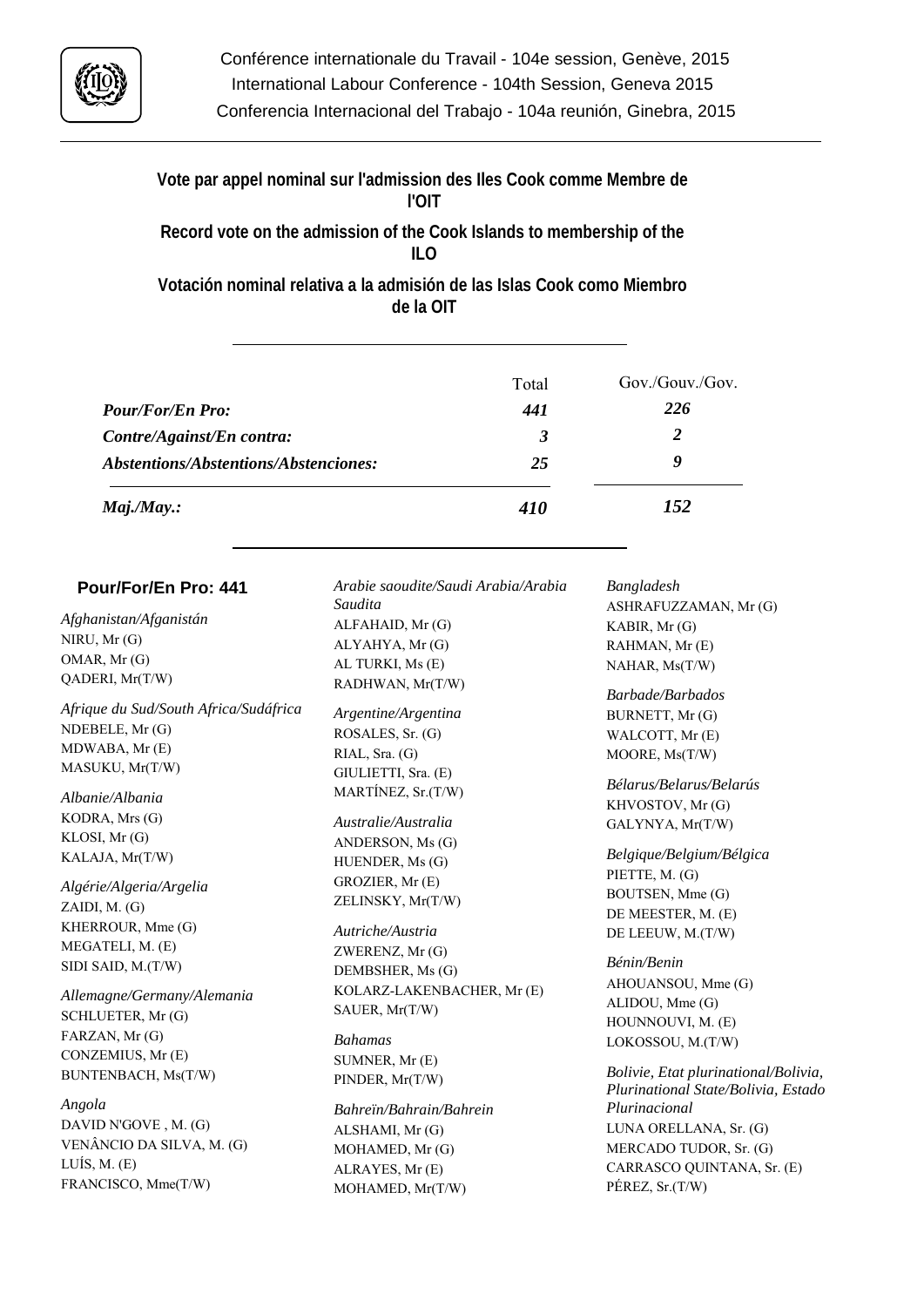*Botswana* SEEMULE, Ms (G) KOKORWE, Ms (G) MACHAILO-ELLIS, Ms (E) MOKONE, Mr(T/W)

*Brésil/Brazil/Brasil* FIGUEIREDO DE SOUZA, Sr. (G) DOS SANTOS BARBOSA, Sr. (G) GIUNTINI, Sra. (E) DE SOUZA, Sr.(T/W)

*Brunéi Darussalam/Brunei Darussalam* YUSOF, Mr (G) BIN PG KAMIS, Mr (G) HAJI ALI, Mr (E)

*Bulgarie/Bulgaria* EVTIMOV, Mr (G) HRISTOVA, Mrs (G) BRANKOV, Mr (E) DIMITROV, Mr(T/W)

*Burkina Faso* NONGUIERMA, M. (G) TOU/NANA, Mme (G) KOANDA, M.(T/W)

*Cabo Verde* CARVALHO, M. (G) MARTINS TAVARES, M. (G) VAZ FERNANDES BENOLIEL, M. (E)

*Cambodge/Cambodia/Camboya* HOU, Mr (G)  $LY$ , Mr  $(G)$ 

*Cameroun/Cameroon/Camerún* AKOLLA EKAH, M. (G) NGONO, Mme (G) FONDJO, M. (E) ZAMBO AMOUGOU, M.(T/W)

*Canada/Canadá* CLARKE WALKER, Ms(T/W)

*République centrafricaine/Central African Republic/República Centroafricana* KPOKOLO, M.(T/W)

*Chili/Chile* HASSON, Sr. (G) LAZO, Sr. (G) RIESCO, Sr. (E) AGUILERA, Sr.(T/W)

*Chine/China* GAO, Mr (G) LIU, Ms (E) JIANG, Mr(T/W)

*Chypre/Cyprus/Chipre* ZENIERI, Ms (G) ANDREOU PANAYIOTOU, Ms (G) ANTONIOU, Mr (E) DIOMIDOUS, Ms(T/W)

*Colombie/Colombia* GARZÓN, Sr. (G) LONDOÑO, Sra. (G) PEDRAZA, Sr.(T/W)

*Congo* ITOUA-YOCKA, M. (G) OKIO, M. (G) ELAULT, M.(T/W)

*République de Corée/Republic of Korea/República de Corea* CHOI, Mr (G) KWON, Ms (G) KIM, Mr(T/W)

*Costa Rica* GAMBOA ACUÑA, Sra. (G) RODRÍGUEZ GONZÁLEZ, Sra.(T/W)

*Côte d'Ivoire/Côte d'Ivoire* KONE, M. (G) COULIBALY, M. (G) LADOUYOU, M. (E) EKOUN, M.(T/W)

*Croatie/Croatia/Croacia* PENIC-IVANKO, Mrs (G) KATIC, Ms (G) HORVATIĆ, Mrs (E) SEPAK-ROBIC, Mrs(T/W)

### *Cuba*

CASTILLO SANTANA, Sr. (G) LAU VALDÉS, Sra. (G) PARRA ROJAS, Sr. (E) CHACÓN BRAVO, Sra.(T/W)

*Danemark/Denmark/Dinamarca* LORENTZEN, Mr (G) JENSEN, Mr (G) OHRT, Mr(T/W)

*République dominicaine/Dominican Republic/República Dominicana* HERNANDEZ LIRIANO, Sra. (G) HERNANDEZ, Sr. (G) ABREU, Sr.(T/W)

*Egypte/Egypt/Egipto* SOROUR, Mr (G) ABDEL SHAFEI, Mr (E) WAHB ALLAH, Mr(T/W)

*El Salvador* MOLINA, Sra.(T/W) *Emirats arabes unis/United Arab Emirates/Emiratos Árabes Unidos* ALYASSI, Mr (G) ALMARZOOQI, Mr (G) MATTAR, Mr (E) ALTUNAIJI, Ms(T/W)

*Equateur/Ecuador* MAYORGA BENALCÁZAR, Sr. (G) MAYA ESCOBAR, Srta. (G)

*Espagne/Spain/España* REMÓN MIRANZO, Sr. (G) CANO SOLER, Sr. (G) SCHWEINFURTH ENCISO, Sr. (E) FRADES PERNAS, Sr.(T/W)

*Estonie/Estonia* BUBÕR, Ms (G) JÄÄGER, Ms (G) MERILAI, Ms (E) TOOMSALU, Ms(T/W)

*Etats-Unis/United States/Estados Unidos* ROSS, Mr(T/W)

*Ethiopie/Ethiopia/Etiopía* SENBETE, Mr (G) ADEWO, Mr (G) ENDRIS, Mr (E) AMENU, Mr(T/W)

*ex-Rép. Yougosl. de Macédoine/The former Yug. Rep. of Macedonia/ex Rep. Yugoslava de Macedonia* PAPATOLEVSKA, Ms (G) RISTOVSKA-ANTIK, Ms (E) RALPOVSKI, Mr(T/W)

*Fidji/Fiji* PRATAP, Mr (G) VAREA, Mrs (G) ANTHONY, Mr(T/W)

*Finlande/Finland/Finlandia* KANTANEN, Ms (G) HEINONEN, Ms (G) LEHTO-KOMULAINEN, Ms(T/W)

*France/Francia* BAUDURET, Mme (G) JEANNEROT, M. (G) PINEAU, Mme (E) SCHLACTHER, Mme(T/W)

*Ghana* OFORI AGYEMANG , Mrs (G) ATTAKUMAH, Mr (G) ASAMOAH, Mr(T/W)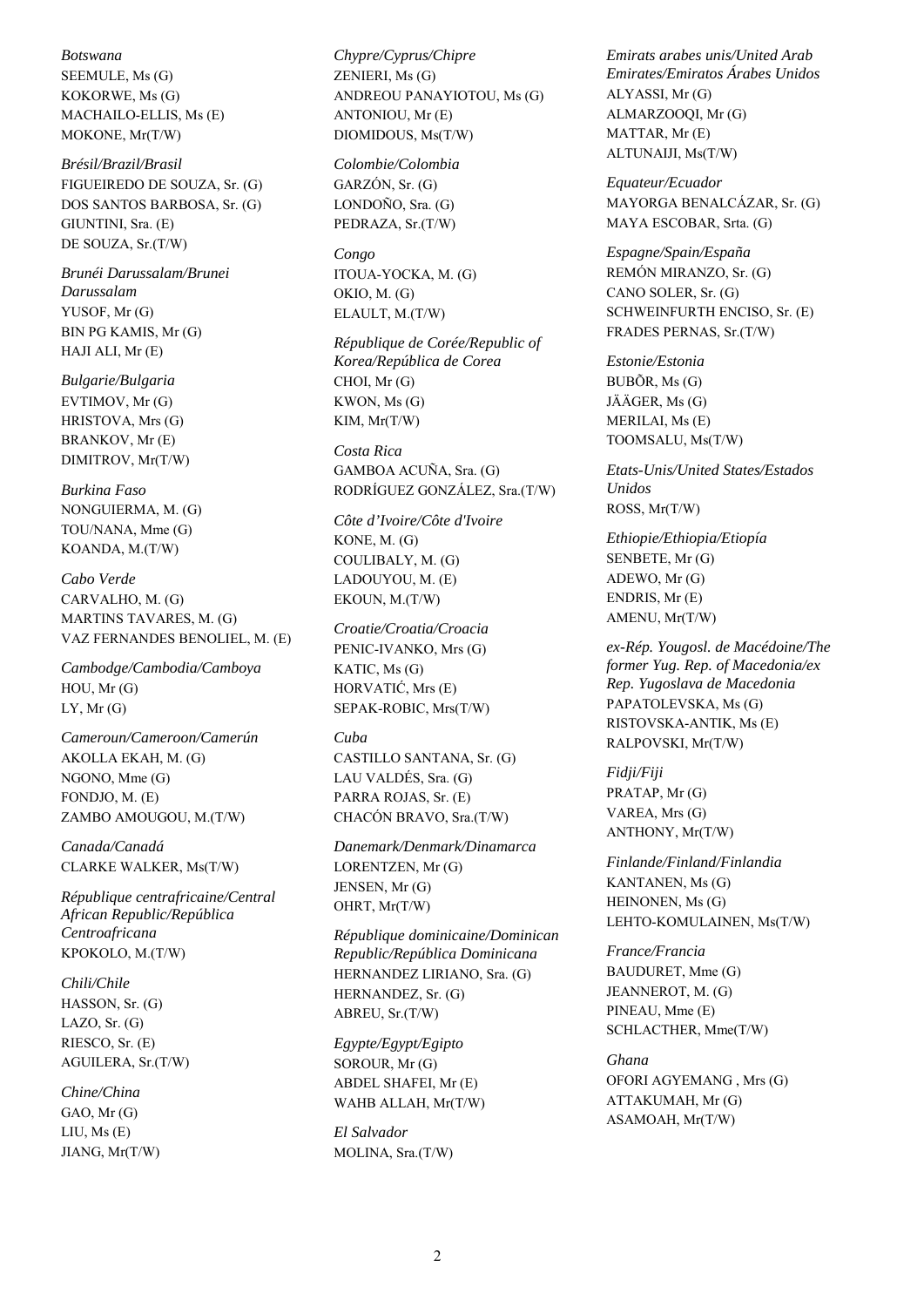*Grèce/Greece/Grecia* BOUDOURIS, M. (G) LASKARIDOU, Mme (G) VAYAS, M. (E) KRATIMENOU, Mme(T/W)

*Guatemala* CHAVEZ BIETTI, Sra. (G) VILLAGRAN, Sr. (G) RICCI, Sr. (E) MANCILLA GARCÍA, Sr.(T/W)

*Guinée/Guinea* KEITA, M. (E) MANSARE, M.(T/W)

*Honduras* VILLANUEVA REYES, Sr. (G) MEJÍA GALO, Sra. (E) DOMÍNGUEZ ALMENDAREZ, Sr.(T/W)

*Hongrie/Hungary/Hungría* TVARUSKÓ, Ms (G) PELEI, Mrs (G) BOROSNÉ BARTHA, Mrs (E) SZÉKELY, Mr(T/W)

*Inde/India* AGGARWAL, Mr (G) CHOUBEY, Mr (E) SAJINARAYANAN, Mr(T/W)

*Indonésie/Indonesia* ROOSTIAWATI, Mrs (G) RUMONDANG, Mrs (G) PAMBUDHI, Mr (E) ANWAR, Mr(T/W)

*République islamique d'Iran/Islamic Republic of Iran/República Islámica del Irán* ALAMI POUR, Mr (G) BEHZAD, Mr (G) OTAREDIAN, Mr (E) ALIBEIKI, Mr(T/W)

*Irlande/Ireland/Irlanda* SHERIDAN, Mr (G) O'CARROLL, Mrs (G)

*Islande/Iceland/Islandia* KRISTINSSON, Mr (G) EYJOLFSSON, Mr (G) SIVERTSEN, Ms (E) NORDDAHL, Mr(T/W)

*Italie/Italy/Italia* TRAMBAJOLO, Mr (G) ARMELLIN, Mme (G) MONE, M.(T/W)

*Jamaïque/Jamaica* WESLEY, Mr (G) CUTHBERT, Mrs (E) *Japon/Japan/Japón* HIRASHIMA, Mr (G) ISAWA, Mr (G) MATSUI, Mr (E) SAKURADA, Mr(T/W)

*Jordanie/Jordan/Jordania* AL HAJ HASSAN, Ms (G) DAJANI, Mr (G) ABU AL-RAGHEB, Mr (E) MA'AYTAH, Mr(T/W)

*Kenya* ONUKO, Ms (G) NYAMBARI, Mr (G) MUGO, Ms (E) M'ITUMITU, Mr(T/W)

*Kiribati* TAATOA, Ms (G)

*Lao, Rép. démocratique populaire/Lao People's Democratic Rep./Rep. Democrática Popular Lao* INTHALATH, Mr (G) MOUNTIVONG, Mr (G) PHIRASAYPHITHAK, Ms (E) VONGKHASEUM, Mr(T/W)

*Lesotho* MABETHA, Mr (G) SEMATLANE, Mr(T/W)

*Lettonie/Latvia/Letonia* AUGULIS, Mr (G) BADOVSKIS, Mr (G) KRIGERS, Mr(T/W)

*Liban/Lebanon/Líbano* RIFAI, Mr (G) FAYAD, Mr (G) GHOSN, Mr(T/W)

*Libye/Libya/Libia* TAMTAM, Mr (G) SHARIF, Mrs(T/W)

*Lituanie/Lithuania/Lituania* DULKINAITĖ, Ms (G) POLIJANČUK, Ms (G) TOMKIENĖ, Ms (E) KRUPAVIČIENĖ, Ms(T/W)

*Luxembourg/Luxemburgo* WELTER, Mme (G) TUNSCH, M. (G) KIEFFER, M. (E) RASSEL, M.(T/W)

*Madagascar* RAZAFITRIMO, M. (G) KOLA, M. (G)

*Malaisie/Malaysia/Malasia* ABDULLAH, Mr (G) HARON, Mr (E) ANANTHARASA, Mrs(T/W)

*Malawi* KAWAMBA, Mrs (G) MUSUKWA, Mr (G) MUNTHALI, Mr (E) MARY, Mrs(T/W)

*Maldives/Maldivas* AHMED, Mrs (G) MOHAMED, Mr (G) HALEEM, Mr (E) KHALEEL, Mr(T/W)

*Mali/Malí* KONATE, M. (G) SATAO, M. (G) KATILE, M.(T/W)

*Malte/Malta* CAMILLERI, Mr (G) AZZOPARDI, Mr (G) FARRUGIA, Mr (E) VELLA, Mr(T/W)

*Maurice/Mauritius/Mauricio* SEEBAH, Mr (G) ÂRMOOGUM, Mr (G) DURSUN, Mr (E) GOPEE, Mr(T/W)

*Mauritanie/Mauritania* ABDELLAHI, M. (E)

*Mexique/Mexico/México* CALVARIO CASARRUBIAS, Sra. (G) CARVAJAL BUSTAMANTE, Sr. (E) MEDINA TORRES, Sr.(T/W)

*République de Moldova/Republic of Moldova/República de Moldova*  MOLDOVAN, Mr (G) CERESCU, Mr (E) CHIRIAC, Mr(T/W)

*Monténégro/Montenegro*  $\text{SOC}, \text{Ms}(\text{G})$ GLEDOVIĆ, Mr (G) KRSMANOVIĆ, Mr(T/W)

*Mozambique* SIÚTA, M. (G) MAVILA, M. (G) MIGUEL, M. (E) SIMANGO, M.(T/W)

*Myanmar* WAI, Mr (G) AUNG, Mr (G) KHINE, Ms (E) MAUNG, Mr(T/W)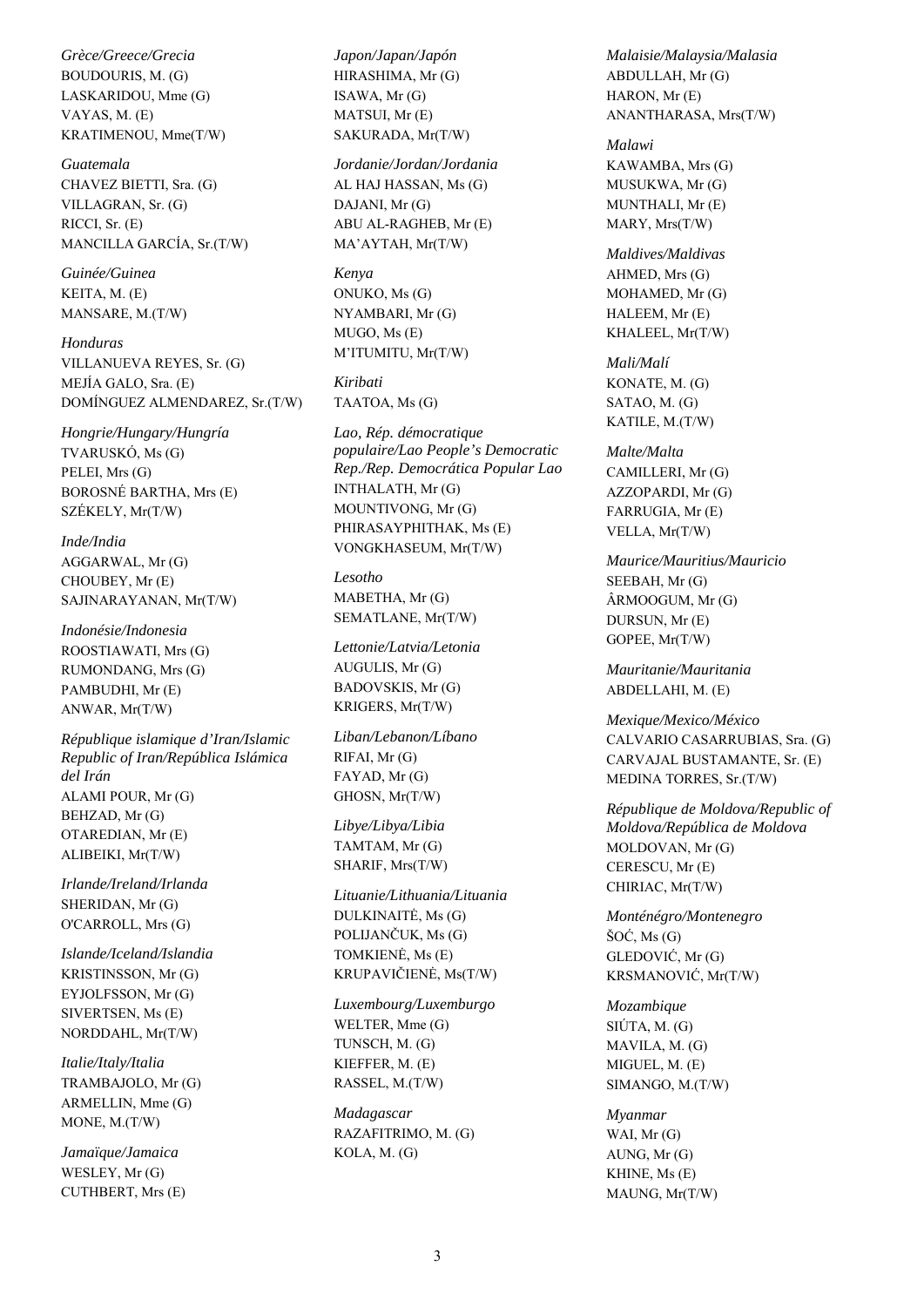*Namibie/Namibia* SHINGUADJA, Mr (G) BIWA, Mr (G) VAN ROOYEN, Mr (E) MUNIARO, Mr(T/W)

*Népal/Nepal* ADHIKARI, Mr (G) PANDEY, Ms(T/W)

*Nicaragua* ARANA VIZCAYA, Sra. (G) CRUZ TORUÑO, Sr. (G)

*Niger/Níger* SIDDO, M. (G) DOUNAMA, M. (G) ISSOUFOU, Mme (E) AMADOU, M.(T/W)

*Nigéria/Nigeria* OLANREWAJU, Mr (G) DUNAMA DZARMA, Mr (G) WABBA, Mr(T/W)

*Norvège/Norway/Noruega* GEDE VIDNES, Ms (G) KVAM, Ms (G) LANNEM, Ms (E) RASMUSSEN, Ms(T/W)

*Nouvelle-Zélande/New Zealand/Nueva Zelandia* HOBBY, Mr (G) RUSSELL, Ms (G) MACKAY, Mr (E) WAGSTAFF, Mr(T/W)

*Oman/Omán* AL RAHBI, Mr (G)

*Ouganda/Uganda* THENGE, Mr (E)

*Pakistan/Pakistán* KHAN, Mr (G) NAUMAN, Mr (E) AWAN, Mr(T/W)

*Panama/Panamá* LINERO MENDOZA, Sr. (E)

*Papouasie-Nouvelle-Guinée/Papua New Guinea/Papua Nueva Guinea* LOVAGA, Mrs (G) SANSAN, Ms (G) WILLIE, Ms (E) PASKA, Mr(T/W)

#### *Paraguay*

SOLANO THOMAS CÁCERES, Sr. (G) GONZALEZ ARIAS, Sr. (E) ZAYAS MARTINEZ, Sr.(T/W)

*Pays-Bas/Netherlands/Países Bajos* BETTE, Mr (G) VAN DIJK, Mr (G) SCHOENMAECKERS, Mr (E) PASSCHIER, Ms(T/W)

*Pérou/Peru/Perú* VILLAFUERTE BRAVO, Sra. (G) CHÁVEZ BASAGOITIA, Sr. (G) SOBERON ESTELA, Sr.(T/W)

*Philippines/Filipinas* REBONG, Mrs (G) CHATO, Ms (G) VARELA, Mr (E) MATULA, Mr(T/W)

*Pologne/Poland/Polonia* LEMIESZEWSKA, Ms (G) NOJSZEWSKA-DOCHEV, Ms (G) KOKOT, Mr (E) ROZYCKI, Mr(T/W)

### *Portugal*

DA COSTA FERNANDES, Mme (G) VALADAS DA SILVA, M. (G) PERALTA DA PENA COSTA, M. (E) COELHO PRAÇA, M.(T/W)

#### *Qatar*

AL-SULAITI, Mr (G) AL-MARRI , Mr (G) AL-OWLAN, Ms (E) AL-KAABI, Mr(T/W)

*Rép. Démocratique du Congo/Democratic Republic of the Congo/Rep. Democrática del Congo* TSHIMUANGA MUTOMBO, Mme (G) MUSIMBA MUNKUTI-NKUTI SATALA,  $M_{\odot}$  (G) ATIBU SALEH MWEKEE, M. (E) NDONGALA N'SIBU, M.(T/W)

*Roumanie/Romania/Rumania* TUDORIE, M. (G) DUMITRIU, Mme (G) HOSSU, M.(T/W)

*Royaume-Uni/United Kingdom/Reino Unido* GURNEY, Mr(T/W)

*Fédération de Russie/Russian Federation/Federación de Rusia* DIYACHENKO, Mr (G) SHMAKOV, Mr(T/W)

*Rwanda* NZABAHIMANA, Mrs (G) RUGEMA, Mr (G) MUKUBU, Mr (E) MANZI MWEZI, Mr(T/W)

*Saint-Marin/San Marino* BECCARI, M. (G) BOSSI, Mme (E) BATTAZZA, M.(T/W)

*Samoa* UIESE, Ms (G) HOPE, Ms(T/W)

*Sénégal/Senegal* CISSE, M. (G) SECK, Mme (G) GUIRO, M.(T/W)

*Seychelles* BRESSON, Ms (G) MOREL, Ms (G) LABROSSE, Mrs (E) ROBINSON, Mr(T/W)

*Singapour/Singapore/Singapur* HAN, Mr (G) BOO, Ms (G) LIEW, Ms(T/W)

*Slovénie/Slovenia/Eslovenia* ŠTERBENC, Mrs (G) ŽEROVEC, Mr (G) FINK RUŽIČ, Mrs (E) ČEČ, Mr(T/W)

*Soudan/Sudan/Sudán* BORHAN , Ms (G) ELGORASH, Mr (E) YOUSIF, Mr(T/W)

*Sri Lanka* PEIRIS, Mr (E)

*Suède/Sweden/Suecia* EKÉUS, Mr (G) JANSON, Mr (G) ERNEROT, Mr(T/W)

*Suisse/Switzerland/Suiza* KARRER, M. (G) ELMIGER, M. (G) TADDEI, M. (E) CIRIGLIANO, M.(T/W)

*Suriname* MANGROE, Ms (G)

*Swaziland/Swazilandia* DLAMINI, Mr(T/W)

*République arabe syrienne/Syrian Arab Republic/República Árabe Siria* DAGHMAN, Mr (G) KADRI, Mr(T/W)

*République-Unie de Tanzanie/United Republic of Tanzania /República Unida de Tanzanía* MSAKI, Mr (G) AYUB, Mr (G)